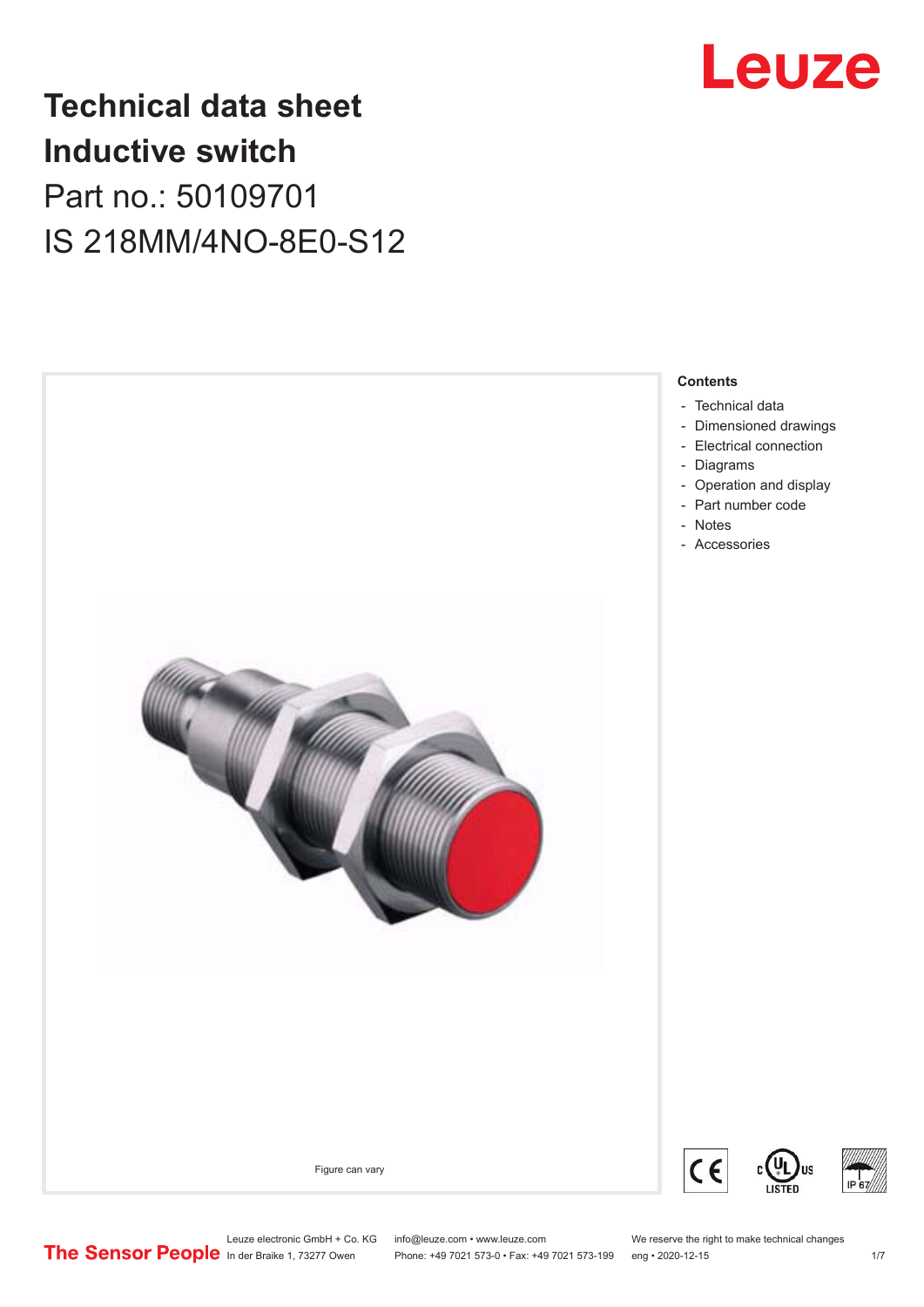# <span id="page-1-0"></span>**Technical data**

# **Leuze**

#### **Basic data**

| <b>Dasic data</b>                              |                                                                                          |
|------------------------------------------------|------------------------------------------------------------------------------------------|
| <b>Series</b>                                  | 218                                                                                      |
| Typ. operating range limit S <sub>n</sub>      | 8 mm                                                                                     |
| <b>Operating range S</b> <sub>a</sub>          | $06.4$ mm                                                                                |
|                                                |                                                                                          |
| <b>Characteristic parameters</b>               |                                                                                          |
| <b>MTTF</b>                                    | 900 years                                                                                |
| <b>Electrical data</b>                         |                                                                                          |
|                                                |                                                                                          |
| <b>Protective circuit</b>                      | Inductive protection                                                                     |
|                                                | Polarity reversal protection                                                             |
|                                                | Short circuit protected                                                                  |
| Performance data                               |                                                                                          |
| Supply voltage $U_{B}$                         | 10  30 V, DC                                                                             |
| <b>Residual ripple</b>                         | 0  20 %, From U <sub>B</sub>                                                             |
| <b>Open-circuit current</b>                    | $010$ mA                                                                                 |
| Temperature drift, max. (in % of S,)           | 10 %, Over the entire operating<br>temperature range                                     |
| Repeatability, max. (in % of S.)               | 5 %, For $U_B$ = 20  30 VDC, ambient<br>temperature $T_a = 23 \degree C \pm 5 \degree C$ |
| <b>Switching hysteresis</b>                    | 10%                                                                                      |
|                                                |                                                                                          |
| Outputs                                        |                                                                                          |
| Number of digital switching outputs 1 Piece(s) |                                                                                          |
| <b>Switching outputs</b>                       |                                                                                          |
| <b>Voltage type</b>                            | <b>DC</b>                                                                                |
| Switching current, max.                        | 200 mA                                                                                   |
| Residual current, max.                         | 0.1 <sub>m</sub> A                                                                       |
| Voltage drop                                   | $\leq$ 2 V                                                                               |
|                                                |                                                                                          |
| <b>Switching output 1</b>                      |                                                                                          |
| <b>Switching element</b>                       | Transistor, PNP                                                                          |
| <b>Switching principle</b>                     | NO (normally open)                                                                       |
| <b>Timing</b>                                  |                                                                                          |
| <b>Switching frequency</b>                     | 1,500 Hz                                                                                 |
| <b>Readiness delay</b>                         | 60 ms                                                                                    |
|                                                |                                                                                          |
| <b>Connection</b>                              |                                                                                          |
| <b>Number of connections</b>                   | 1 Piece(s)                                                                               |
| <b>Connection 1</b>                            |                                                                                          |
| <b>Function</b>                                | Signal OUT                                                                               |
|                                                | Voltage supply                                                                           |
| <b>Type of connection</b>                      | Connector                                                                                |
| <b>Thread size</b>                             | M12                                                                                      |
| Type                                           | Male                                                                                     |
| <b>Material</b>                                | Metal                                                                                    |
| No. of pins                                    | 4-pin                                                                                    |

| <b>Mechanical data</b>                             |                                 |
|----------------------------------------------------|---------------------------------|
| Design                                             | Cylindrical                     |
| <b>Thread size</b>                                 | M <sub>18</sub> x 1 mm          |
| Dimension (Ø x L)                                  | 18 mm x 63.5 mm                 |
| <b>Type of installation</b>                        | Embedded                        |
| <b>Housing material</b>                            | Metal                           |
| <b>Metal housing</b>                               | Nickel-plated brass             |
| Sensing face material                              | Plastic, Polybutylene (PBT)     |
| Net weight                                         | 51 <sub>g</sub>                 |
| <b>Housing color</b>                               | Red, RAL 3000                   |
|                                                    | Silver                          |
| <b>Type of fastening</b>                           | Mounting thread                 |
| <b>Standard measuring plate</b>                    | 24 x 24 mm <sup>2</sup> , Fe360 |
|                                                    |                                 |
| <b>Operation and display</b>                       |                                 |
| <b>Type of display</b>                             | LED                             |
| <b>Number of LEDs</b>                              | 1 Piece(s)                      |
| <b>Environmental data</b>                          |                                 |
| Ambient temperature, operation                     | $-2570 °C$                      |
| Ambient temperature, storage                       | $-2570 °C$                      |
|                                                    |                                 |
| <b>Certifications</b>                              |                                 |
| Degree of protection                               | IP 67                           |
| <b>Protection class</b>                            | $\mathbf{H}$                    |
| <b>Certifications</b>                              | c UL US                         |
| Test procedure for EMC in accordance IEC 61000-4-2 |                                 |
| with standard                                      | IEC 61000-4-3                   |
|                                                    | IEC 61000-4-4                   |
| <b>Standards applied</b>                           | IEC 60947-5-2                   |
| <b>Correction factors</b>                          |                                 |
|                                                    |                                 |
| <b>Aluminum</b>                                    | 0.35                            |
| <b>Stainless steel</b>                             | 0.7                             |
| Copper                                             | 0.3                             |
| <b>Brass</b>                                       | 0.4                             |
| Fe360 steel                                        | 1                               |
| Classification                                     |                                 |
| <b>Customs tariff number</b>                       | 85365019                        |
| eCl@ss 5.1.4                                       | 27270101                        |
| eCl@ss 8.0                                         | 27270101                        |
| eCl@ss 9.0                                         | 27270101                        |
| eCl@ss 10.0                                        | 27270101                        |
| eCl@ss 11.0                                        | 27270101                        |
| <b>ETIM 5.0</b>                                    | EC002714                        |
| <b>ETIM 6.0</b>                                    | EC002714                        |
| <b>ETIM 7.0</b>                                    | EC002714                        |

**Encoding** A-coded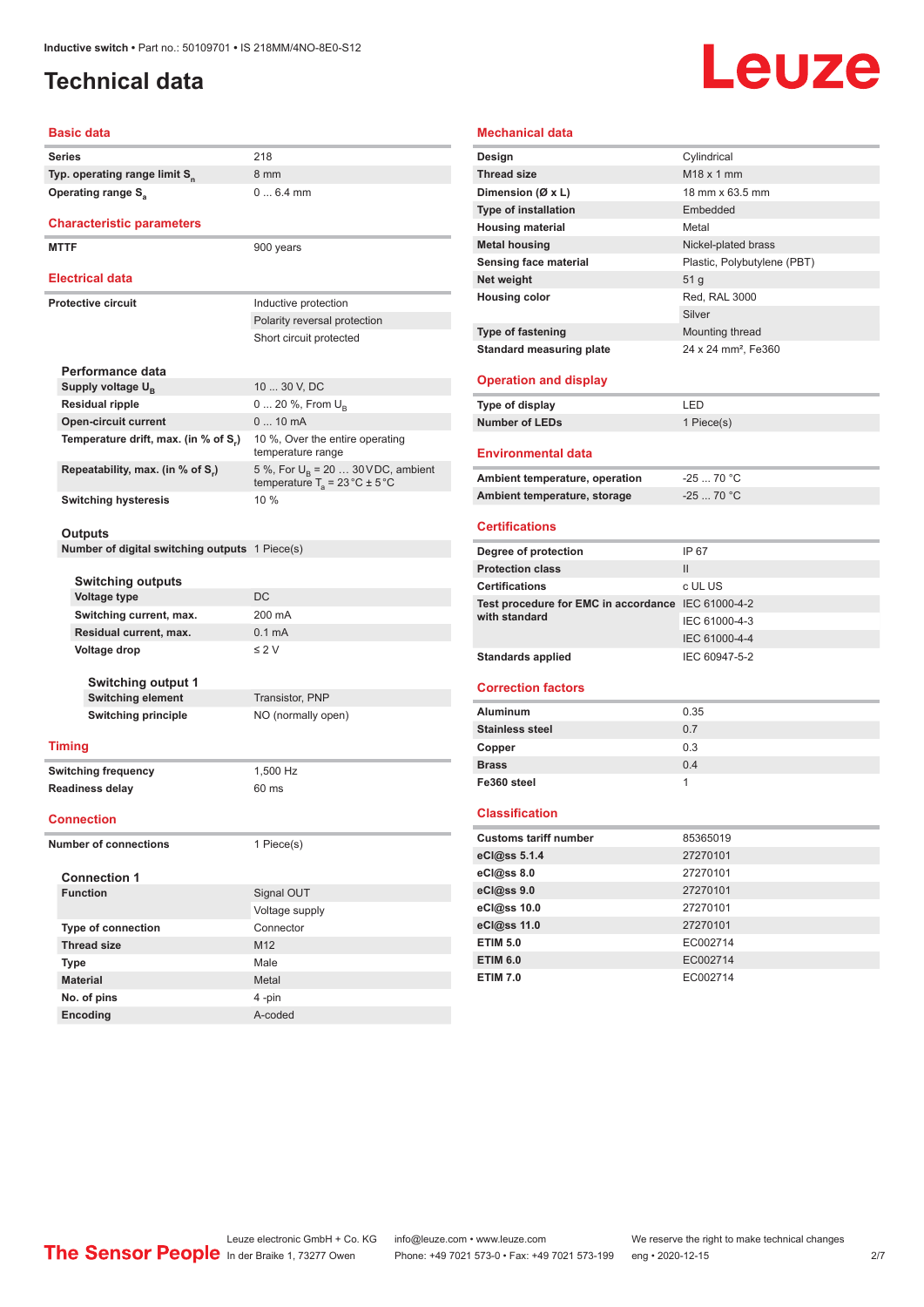<span id="page-2-0"></span>**Inductive switch •** Part no.: 50109701 **•** IS 218MM/4NO-8E0-S12

### **Dimensioned drawings**

All dimensions in millimeters





## **Electrical connection**

#### **Connection 1**

| <b>Function</b>           | Signal OUT     |
|---------------------------|----------------|
|                           | Voltage supply |
| <b>Type of connection</b> | Connector      |
| <b>Thread size</b>        | M12            |
| <b>Type</b>               | Male           |
| <b>Material</b>           | Metal          |
| No. of pins               | 4-pin          |
| Encoding                  | A-coded        |

#### **Pin Pin assignment**

| -1             | $V +$ |
|----------------|-------|
| $\overline{2}$ | n.c.  |
| 3              | GND   |
| 4              | QIIT1 |



Leuze

# Leuze electronic GmbH + Co. KG info@leuze.com • www.leuze.com We reserve the right to make technical changes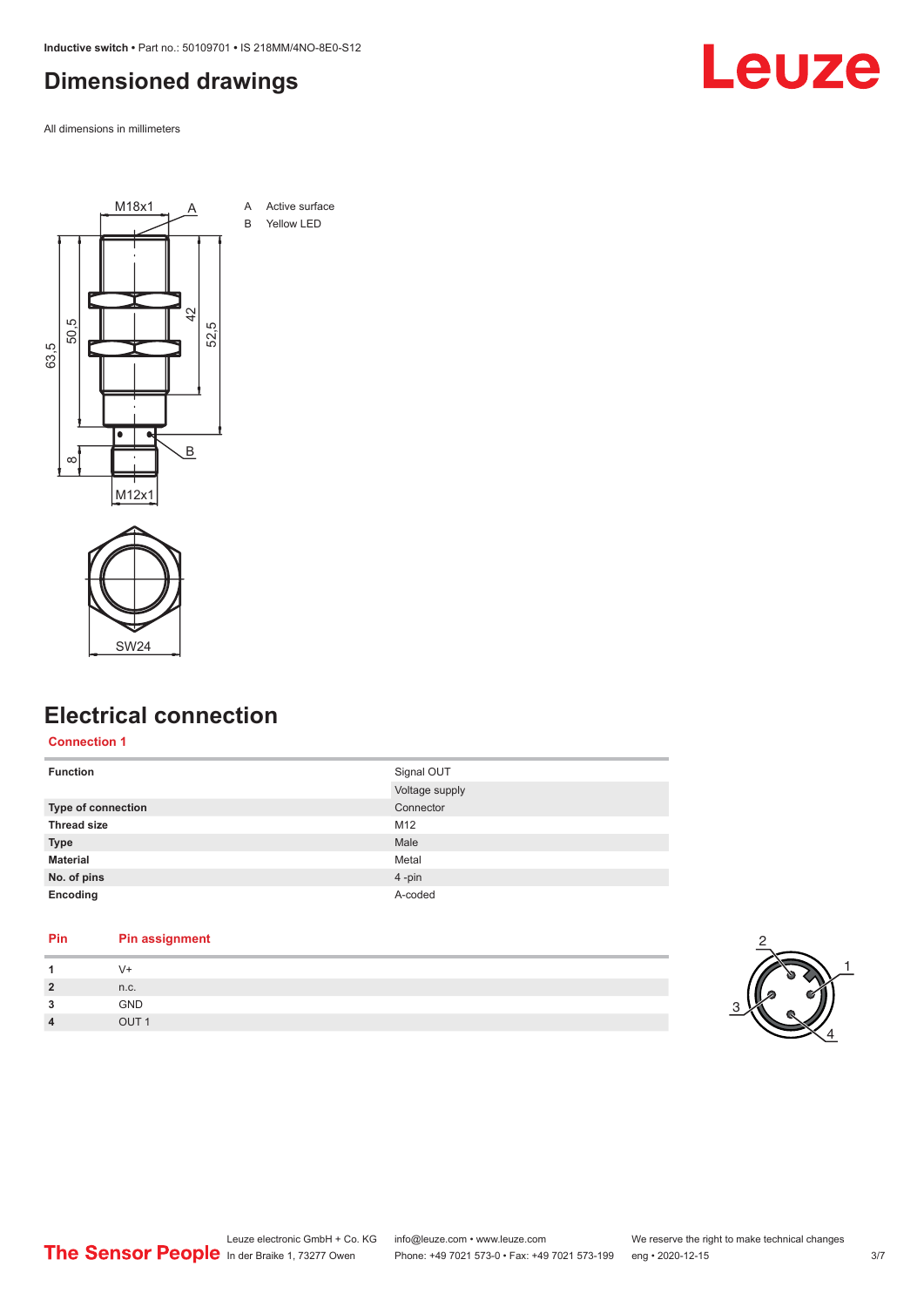### <span id="page-3-0"></span>**Diagrams**

# Leuze

#### Embedded installation



### Types with  $S_{n}$  = 8.0 mm



## **Operation and display**

#### **LED Display Meaning**

# **Part number code**

Part designation: **ISX YYY ZZ/AAA.BB-CCC-DDD-DDD**

**ISX Operating principle / construction** IS: inductive switch, standard design ISS: inductive switch, short construction

**1** Yellow, continuous light Switching state Switching output/switching state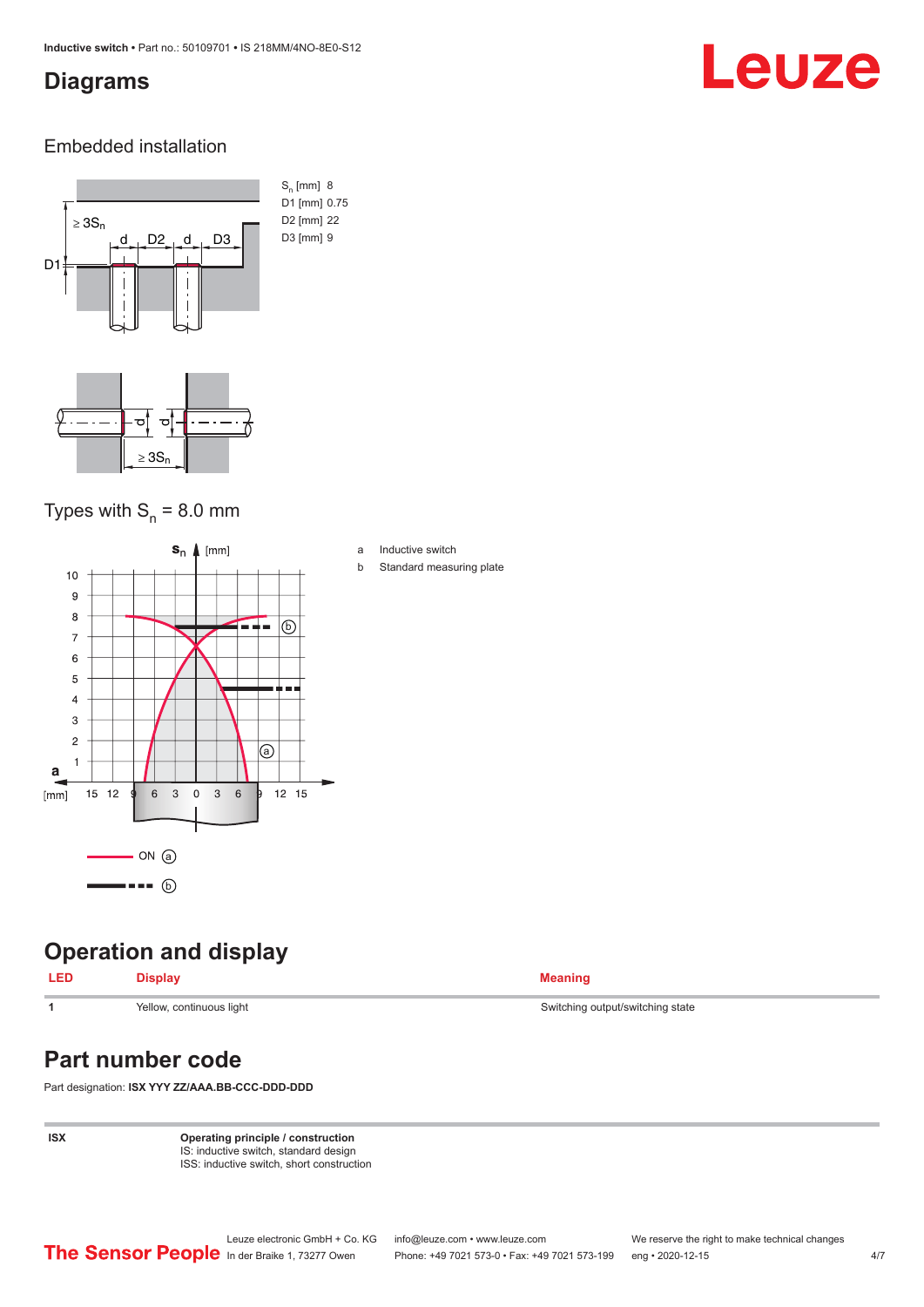#### **Part number code**

# Leuze

| <b>YYY</b> | <b>Series</b><br>203: series with Ø 3 mm<br>204: series with $\varnothing$ 4 mm<br>205: series with M5 x 0.5 external thread<br>206: series with $\varnothing$ 6.5 mm<br>208: series with M8 x 1 external thread<br>212: series with M12 x 1 external thread<br>218: series with M18 x 1 external thread<br>230: series with M30 x 1.5 external thread<br>240: series in cubic design<br>244: series in cubic design<br>255: series with 5 x 5 mm <sup>2</sup> cross section<br>288: series with 8 x 8 mm <sup>2</sup> cross section                                                                                                                                                                                                                                                                                                                                                                                                                                                                                                                                                                                                                                                                                                                                                                                                                                                                                                                                                              |
|------------|---------------------------------------------------------------------------------------------------------------------------------------------------------------------------------------------------------------------------------------------------------------------------------------------------------------------------------------------------------------------------------------------------------------------------------------------------------------------------------------------------------------------------------------------------------------------------------------------------------------------------------------------------------------------------------------------------------------------------------------------------------------------------------------------------------------------------------------------------------------------------------------------------------------------------------------------------------------------------------------------------------------------------------------------------------------------------------------------------------------------------------------------------------------------------------------------------------------------------------------------------------------------------------------------------------------------------------------------------------------------------------------------------------------------------------------------------------------------------------------------------|
| ΖZ         | Housing / thread<br>MM: metal housing (active surface: plastic) / metric thread<br>FM: full-metal housing (active surface: stainless steel AISI 316L) / metric thread<br>MP: metal housing (active surface: plastic) / smooth (without thread)                                                                                                                                                                                                                                                                                                                                                                                                                                                                                                                                                                                                                                                                                                                                                                                                                                                                                                                                                                                                                                                                                                                                                                                                                                                    |
| <b>AAA</b> | Output current / supply<br>4NO: PNP transistor, NO contact<br>4NC: PNP transistor, NC contact<br>2NO: NPN transistor, NO contact<br>2NC: NPN transistor, NC contact<br>1NO: relay, NO contact / AC/DC<br>1NC: relay, NC contact / AC/DC<br>44: 2 PNP transistor switching outputs, antivalent (NO + NC)<br>22: 2 NPN transistor switching outputs, antivalent (NO + NC)                                                                                                                                                                                                                                                                                                                                                                                                                                                                                                                                                                                                                                                                                                                                                                                                                                                                                                                                                                                                                                                                                                                           |
| BВ         | Special equipment<br>n/a: no special equipment<br>5F: food version<br>5: housing material V2A (1.4305, AISI 303)                                                                                                                                                                                                                                                                                                                                                                                                                                                                                                                                                                                                                                                                                                                                                                                                                                                                                                                                                                                                                                                                                                                                                                                                                                                                                                                                                                                  |
| <b>CCC</b> | Measurement range / type of installation<br>1E0: typ. range limit 1.0 mm / embedded installation<br>1E5: typ. range limit 1.5 mm / embedded installation<br>2E0: typ. range limit 2.0 mm / embedded installation<br>3E0: typ. range limit 3.0 mm / embedded installation<br>4E0: typ. range limit 4.0 mm / embedded installation<br>5E0: typ. range limit 5.0 mm / embedded installation<br>6E0: typ. range limit 6.0 mm / embedded installation<br>8E0: typ. range limit 8.0 mm / embedded installation<br>10E: typ. range limit 10.0 mm / embedded installation<br>12E: typ. range limit 12.0 mm / embedded installation<br>15E: typ. range limit 15.0 mm / embedded installation<br>20E: typ. range limit 20.0 mm / embedded installation<br>22E: typ. range limit 22.0 mm / embedded installation<br>2N5: typ. range limit 2.5 mm / non-embedded installation<br>4N0: typ. range limit 4.0 mm / non-embedded installation<br>8N0: typ. range limit 8.0 mm / non-embedded installation<br>10N: typ. range limit 10.0 mm / non-embedded installation<br>12N: typ. range limit 12.0 mm / non-embedded installation<br>14N: typ. range limit 14.0 mm / non-embedded installation<br>15N: typ. range limit 15.0 mm / non-embedded installation<br>20N: typ. range limit 20.0 mm / non-embedded installation<br>22N: typ. range limit 22.0 mm / non-embedded installation<br>25N: typ. range limit 25.0 mm / non-embedded installation<br>40N: typ. range limit 40.0 mm / non-embedded installation |
| <b>DDD</b> | <b>Electrical connection</b><br>n/a: cable, standard length 2000 mm<br>S12: M12 connector, 4-pin, axial<br>200-S12: cable, length 200 mm with M12 connector, 4-pin, axial<br>200-S8.3: cable, length 200 mm with M8 connector, 3-pin, axial<br>S8.3: M8 connector, 3-pin, axial<br>005-S8.3: cable, length 500 mm with M8 connector, 3-pin, axial<br>050: cable, standard length 5000 mm, 3-wire                                                                                                                                                                                                                                                                                                                                                                                                                                                                                                                                                                                                                                                                                                                                                                                                                                                                                                                                                                                                                                                                                                  |
|            | <b>Note</b>                                                                                                                                                                                                                                                                                                                                                                                                                                                                                                                                                                                                                                                                                                                                                                                                                                                                                                                                                                                                                                                                                                                                                                                                                                                                                                                                                                                                                                                                                       |
|            | $\&$ A list with all available device types can be found on the Leuze website at www.leuze.com.                                                                                                                                                                                                                                                                                                                                                                                                                                                                                                                                                                                                                                                                                                                                                                                                                                                                                                                                                                                                                                                                                                                                                                                                                                                                                                                                                                                                   |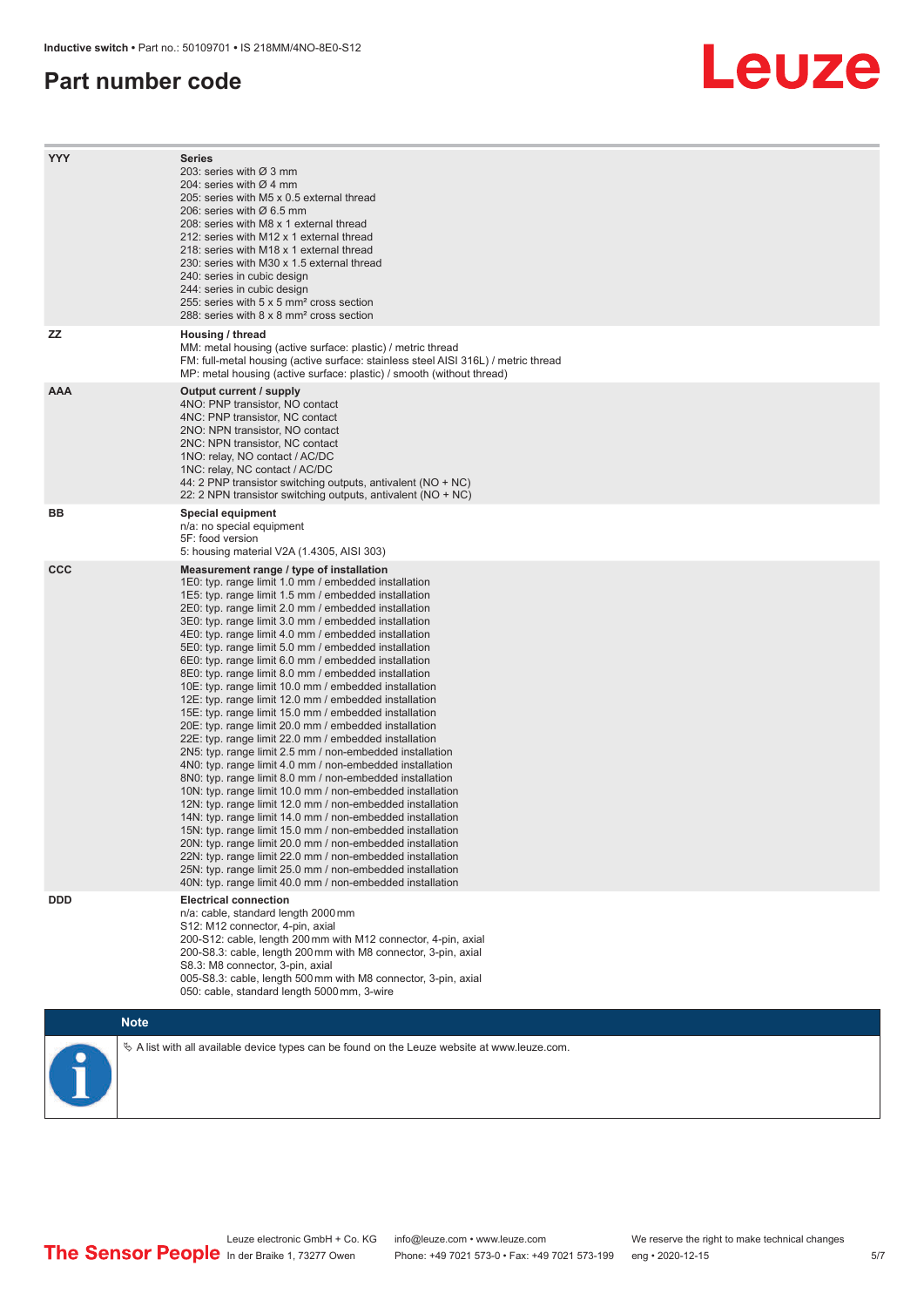### <span id="page-5-0"></span>**Notes**

 $\%$  This product is not a safety sensor and is not intended as personnel protection.

 $\&$  The product may only be put into operation by competent persons.

 $\%$  Only use the product in accordance with its intended use.



### **Accessories**

## Connection technology - Connection cables

|  | Part no. | <b>Designation</b>     | <b>Article</b>   | <b>Description</b>                                                                                                                                           |
|--|----------|------------------------|------------------|--------------------------------------------------------------------------------------------------------------------------------------------------------------|
|  | 50130654 | KD U-M12-4A-P1-<br>020 | Connection cable | Connection 1: Connector, M12, Axial, Female, A-coded, 4 -pin<br>Connection 2: Open end<br>Shielded: No<br>Cable length: 2,000 mm<br>Sheathing material: PUR  |
|  | 50130657 | KD U-M12-4A-P1-<br>050 | Connection cable | Connection 1: Connector, M12, Axial, Female, A-coded, 4-pin<br>Connection 2: Open end<br>Shielded: No<br>Cable length: 5,000 mm<br>Sheathing material: PUR   |
|  | 50130648 | KD U-M12-4A-V1-<br>020 | Connection cable | Connection 1: Connector, M12, Axial, Female, A-coded, 4-pin<br>Connection 2: Open end<br>Shielded: No<br>Cable length: 2,000 mm<br>Sheathing material: PVC   |
|  | 50130688 | KD U-M12-4W-V1-<br>020 | Connection cable | Connection 1: Connector, M12, Angled, Female, A-coded, 4 -pin<br>Connection 2: Open end<br>Shielded: No<br>Cable length: 2,000 mm<br>Sheathing material: PVC |

Leuze